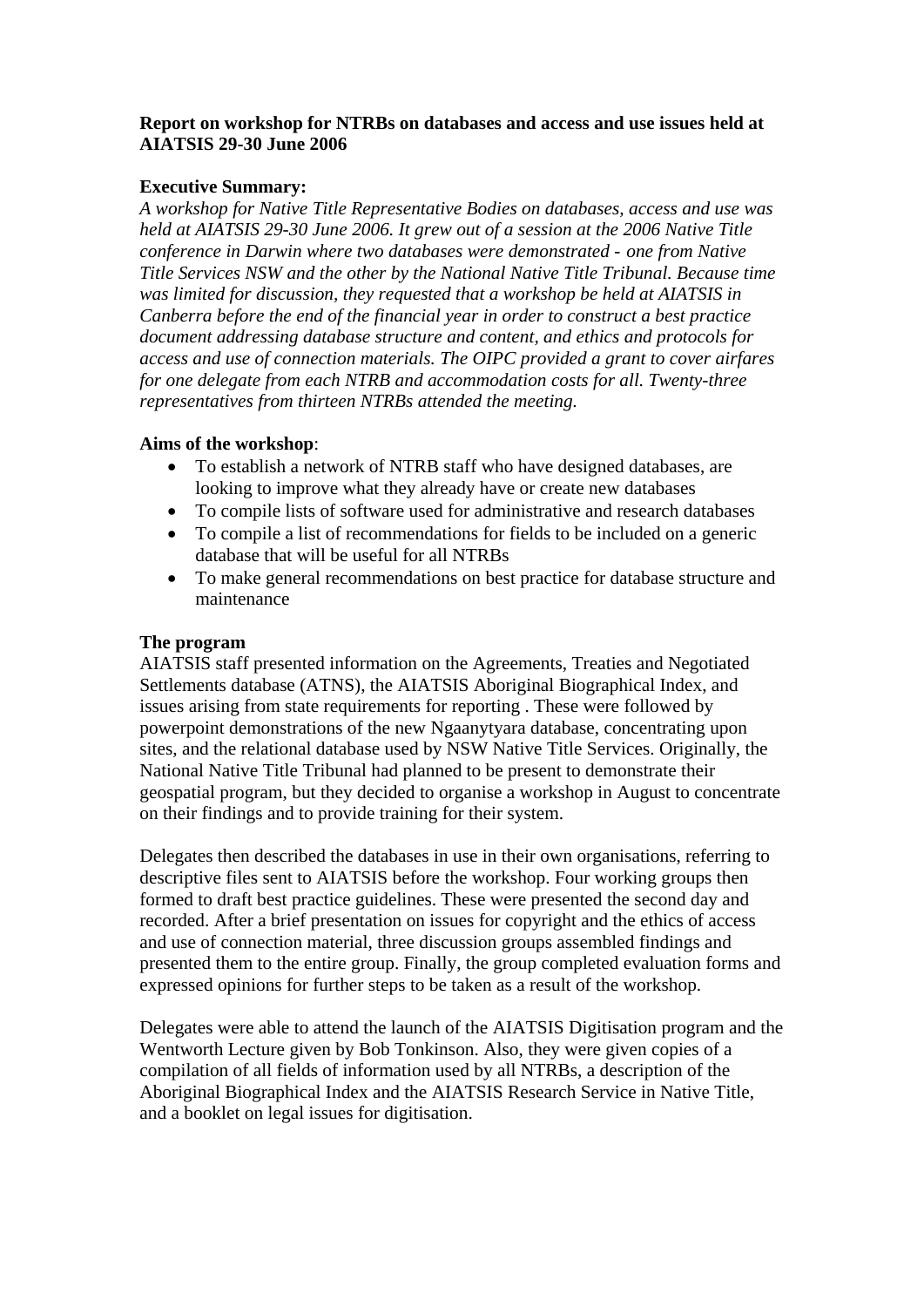# **The findings:**

Delegates stated the importance of having the strong support of their management for database functions so that there will be adequate and ongoing funding. A useful list of fields of information for Research and Administrative databases was compiled and circulated for comment, with several delegates offering additions/corrections. (ATTACHMENT A). There were 18 recommendations for best practice for database structure, with security, user-friendliness, standardisation of file formats, and proper authority structure for amending the database heading the list. (See ATTACHMENT B). All aspects of the database must be documented properly. It was agreed that there needs to be a set of protocols, both for entering data and how to use the database.

A set of recommendations was drafted also in the area of ethics and access issues. They centered around the importance of access to the proper owners of the intellectual property, keeping material accessible 'on country', and proper consultation mechanisms. See ATTACHMENT C.

# **Further steps:**

All delegates agreed that the workshop was worthwhile because, in the past, they have felt isolated and now they have established an effective working group. The timing was especially good for the Goldfields representative as they are just beginning to establish a database and for the NLC, who are planning to change from a paper-based system.

There was interest in having a follow-up to this workshop towards the end of the year. Delegates would like more meetings/workshops to explore the following issues:

- Testing of the generic database format proposed by this workshop
- Preservation and storage of materials
- Assessment of software and examination of options
- Practical training in designing and using databases and in data input
- Training in digitising materials, including audiovisual holdings
- Exploration of protocols and policy amongst NTRBs for sharing material
- An investigation of duplicate systems within NTRBs
- Workshops focussed on discipline-based research issues, such as linguistics, genealogy, etc.
- Policy and legislative regime for the protection of materials
- Creation of a central database (NTRBs) of public documents (eg. library catalogues) and the sharing of public electronic documents
- Information on effective funding strategies for database creation and maintenance
- Workshop on access, copyright and moral rights

# **ATTACHMENT A**

# **Fields of information for an ideal research database for NTRBs**

Register of Consultants, qualifications and contact details;

- Claim group lists;
- Claimants (Community) list and their contact details;
- Applicants list and their contact details;
- Working group list and their contact details;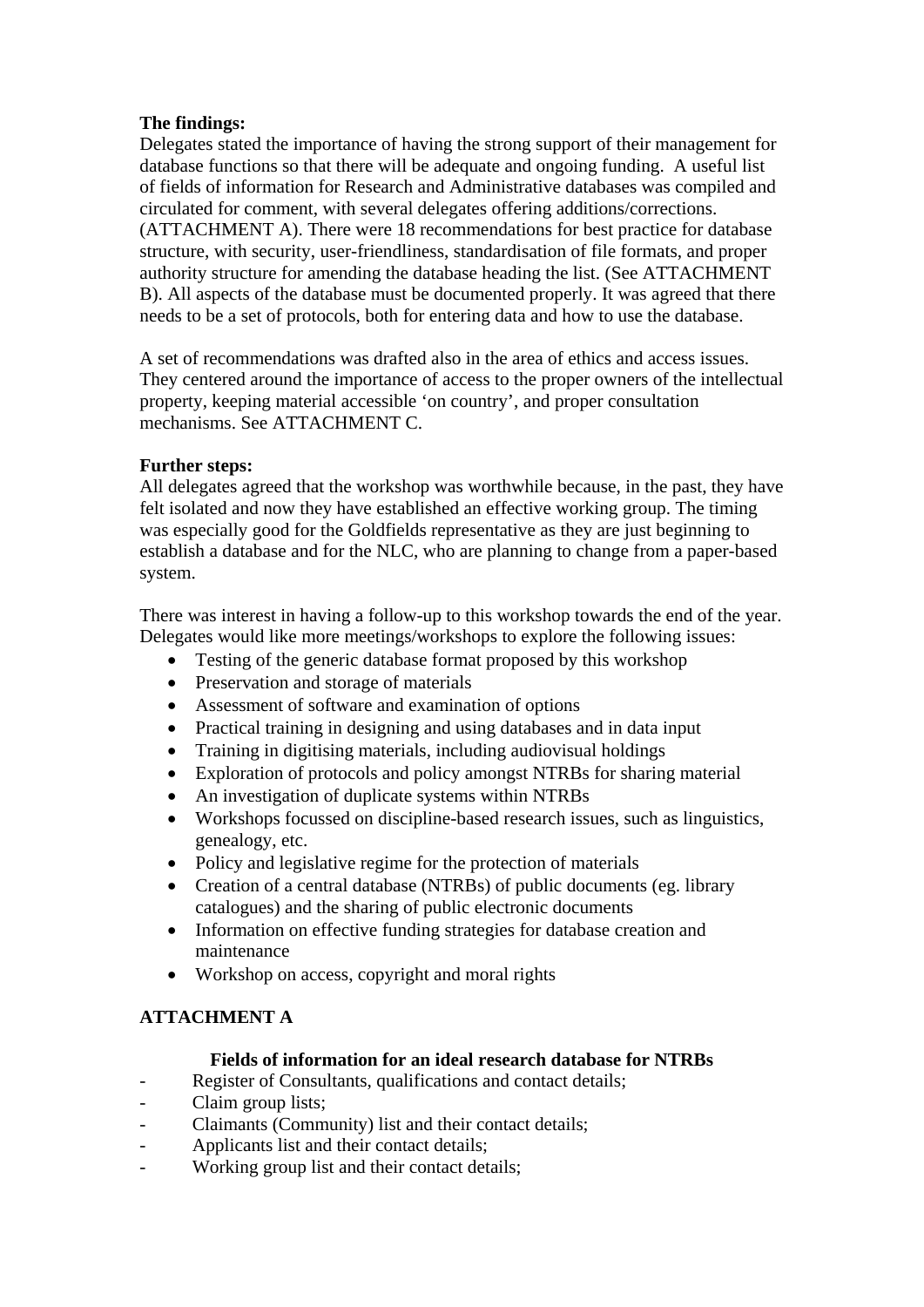- Personal history information;
- Claimants testimonies (evidence);
- Claim area boundaries:
- Geospatial site information;
- Genealogies;
- Minutes of meetings (one for Anthropology and one for Legal);
- Records of reports;
	- Report number Author Title of Report Date of Report
	- Borrowed by (in/out)
- Correspondence with the State regarding connection material
- (including State's Peer Review);
- Federal Court Orders;
- Land tenure information:
- Researchers' note books;
- Consultants' agreements/Contracts and correspondence with Consultants;
- Report may be inputted directly;
- Research related material;
- Audiovisual research material; and
	- NNTT research bricks.

Form 1

 General correspondence (one for Anthropology and another for Legal) Future Acts Notices (FAN), recipients, address, etc.

Respondent Parties, their interests and contact details

 Calendar of events so as to keep track of the history, present stasis and important future dates of a claim.

It was suggested that the above be listed under claim groups with each claim having separate fields of information, and that Anthropological, Legal and FAN sections exist under each claim group.

#### **Elements for an Administrative database:**

File tracking and management- research and legal files Mailing lists, also to be accessible from the Research database Membership lists Governing Committee and contact details Ward

### **ATTACHMENT B**

#### **General recommendations for database structure:**

1. Security of information and various levels needed. There is a dilemma with "knowledge being power." All information should be on the database but not all information should be accessible to everyone. Security of format—that the database will always remain functional and that there be clear directions for access.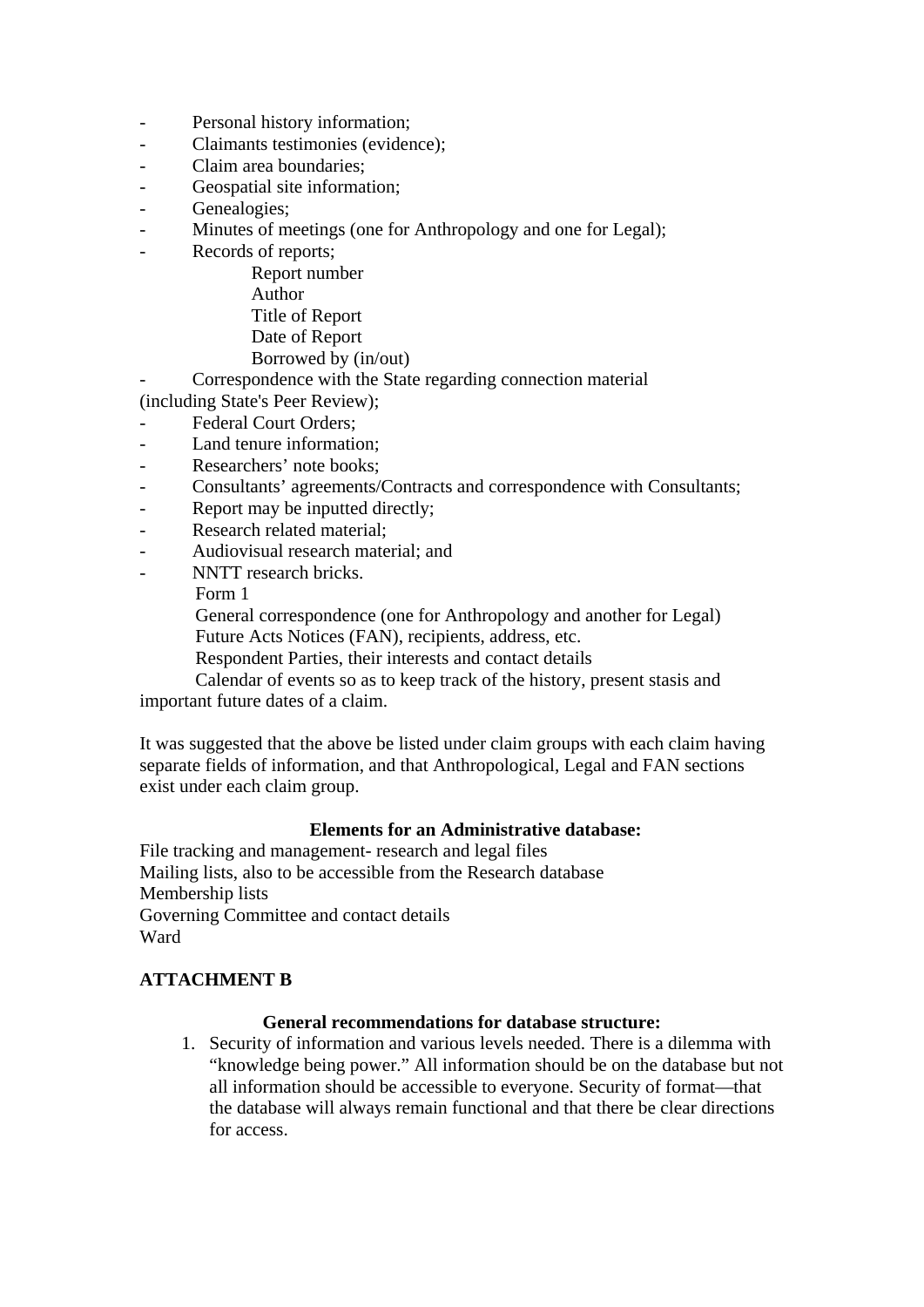- 2. All NTRBs need IT specialists-experts to make the database user-friendly, and to ensure that it continues to work. Adequate funding must be set aside for such a position within the NTRBs.
- 3. Single point of entry for all data
- 4. Variable and easily-manipulated series of front ends. There is a need for 3 types of databases- research, library and administration. These could exist as front ends for the underlying database with all information.
- 5. There needs to be a single person to monitor changes at a thesaurus level with proper authorisation and verification procedures.
- 6. Standardisation of file formats
- 7. Ensure multiple relationships within genealogical lists- a "point and click" mechanism to allow information at various levels. (Mention of ISIS Knowledge Warehouse, or the facility offered by Acrobat). Genealogical software such as The Master Genealogist, Flow-Charter and I Graphics—all of which must be able to speak to other databases.
- 8. Necessity of separating basic data from analysis
- 9. Ability to store and to link to multimedia
- 10. A note field for evaluation of data or classification
- 11. Standardisation of how data is entered and to have standards for connection reports.
- 12. A field or fields should be included that show who has the intellectual property rights to information.
- 13. Deceased people should be identified in some way.
- 14. Executives at NTRBs must be committed to supporting the database and be informed about issues arising with them. Database working groups should have input into Board activities and priorities.
- 15. The greatest danger is atomization. NTRBs need to be connected and to have a common sense of purpose so that there can be coherent action amongst them.
- 16. A good spatial front end. Any database should be able to map spatial patterns and to include audio and other material within that can link to spatial data. Would like to see a 3\_D image of country.
- 17. The database should be well-documented, fool-proof and simplified. Dropdown boxes are very helpful for categorization. Helpful software could be TriMagic, TRIMS, Oracle and Oracle Spatial. Whatever is used should have fields of information that allow for ease in creation of a connection report.
- 18. Proper administration of the collection- file tracking, etc. The database must be able to track draft copies as well as the final reports so that no information is lost. Protocols should govern how to document what happened to the originals and to track the changes.

# ATTACHMENT C

# **Ethics and access issues**

1. Information sharing amongst research units of NTRBs. Possibly a central server to which all NTRB-digitised documents (publicly available) could be indexed and located. Would allow swapping of digitised files. Suggestion that AIATSIS hold and manage materials from NTRBs in this way. Material would be restricted only to NTRBs. The major hurdle would be copyright because the status of the documents would change from internal to external.